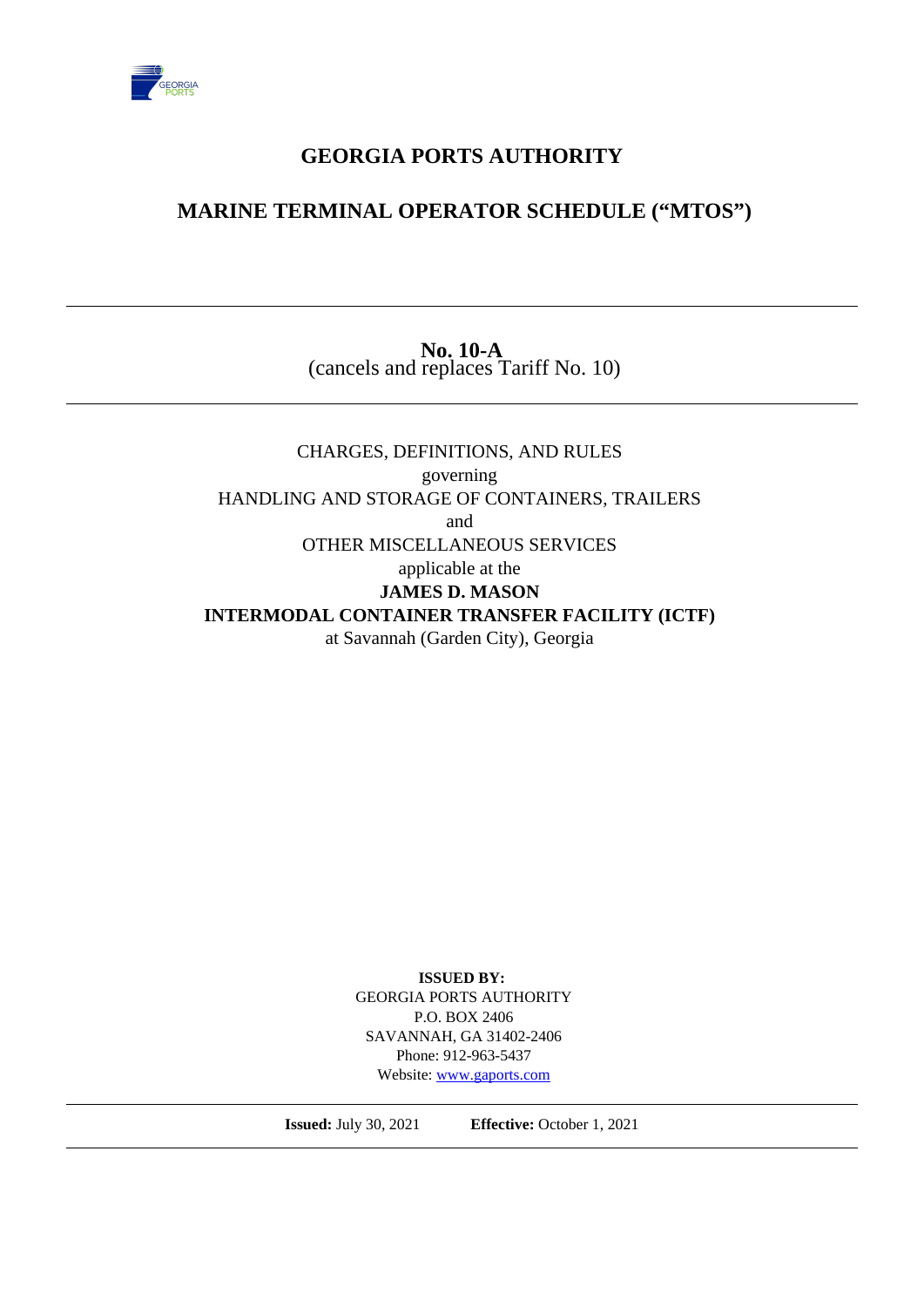

### **GEORGIA PORTS AUTHORITY MTO Schedule No. 10-A**

Page 2

**Issued: July 30, 2021 Effective: October 1, 2021** 

#### **TABLE OF CONTENTS**

| <b>SUBJECT</b>                                        | <b>RULE#</b> | PAGE#          |
|-------------------------------------------------------|--------------|----------------|
| Governing Schedule                                    | 34-005       | $\overline{2}$ |
| <b>Application of Schedule</b>                        | 34-015       | 3              |
| <b>Chassis Rental</b>                                 | 34-025       | 4              |
| Free Time (Mason ICTF)                                | 34-035       | 5              |
| Holidays                                              | 34-045       | 6              |
| Maintenance and Repair of Chassis and Containers      | 34-055       | $\overline{7}$ |
| <b>Outgating of Non-Vessel Containers</b>             | 34-058       | 8              |
| Payments of Charges                                   | 34-060       | 9              |
| <b>Working Hours</b>                                  | 34-065       | 10             |
| Definitions                                           | $34 - 100$   | 11             |
| <b>Reference Marks</b>                                | 34-105       | 13             |
| Lift Charge                                           | 34-200       | 14             |
| Early Rail Arrival                                    | 34-205       | 15             |
| <b>Facility Storage (International Container)</b>     | 34-210       | 16             |
| Facility Storage (Chassis or Bundled Chassis at ICTF) | 34-225       | 17             |
| Drayage, Non-Vessel Chassis                           | 34-240       | 18             |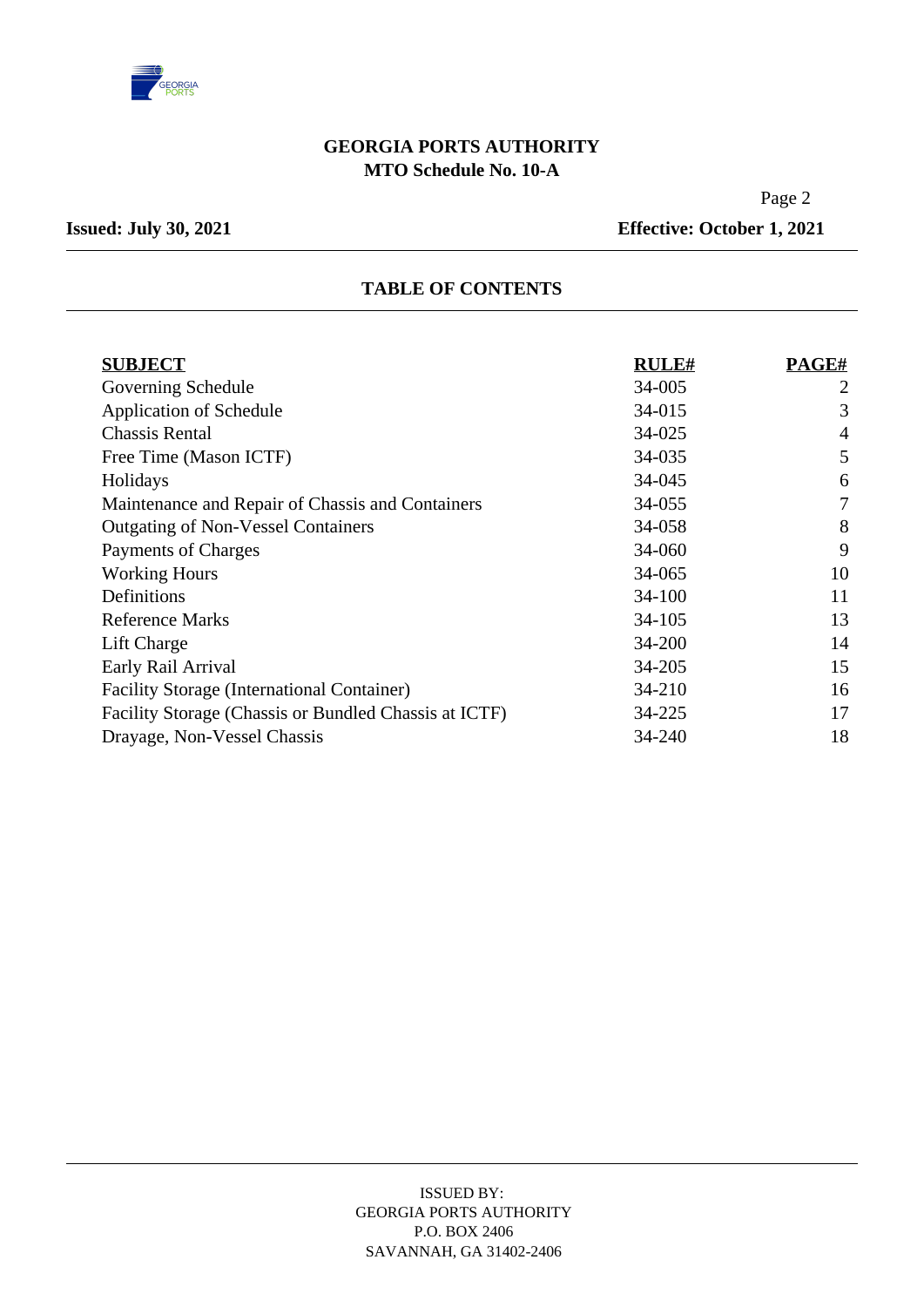

Effective Date: October 1, 2014 Issue Date: September 1, 2014

# **Subject: Governing Schedule**

Except as noted herein, thisschedule is governed by Georgia Ports Authority Marine Terminal Operator Schedule No. 5-A to the extent applicable.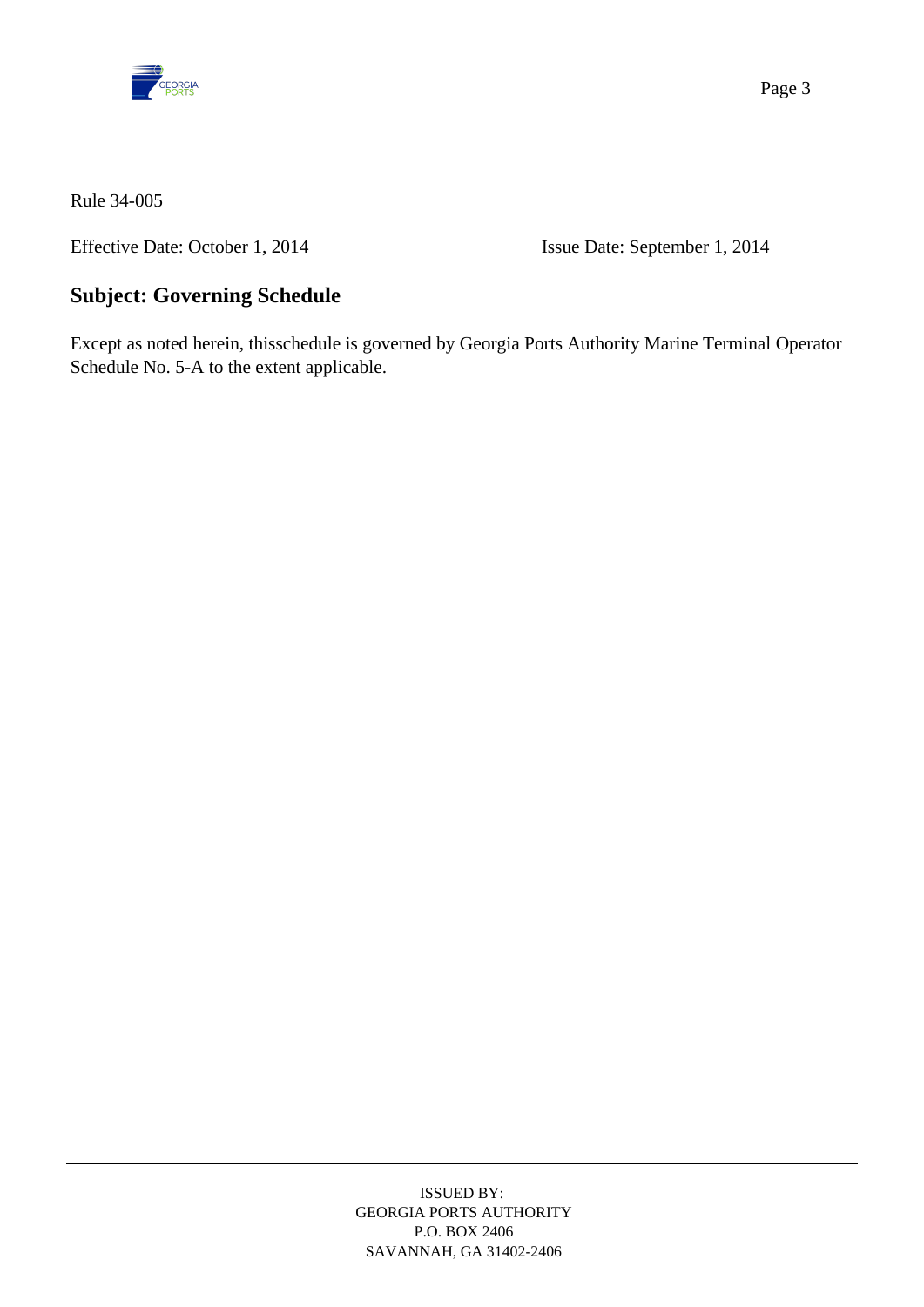

Effective Date: October 1, 2014 Issue Date: September 1, 2014

# **Subject: Application of Schedule**

Thisschedule contains definitions, regulations, and rates applicable to the handling and storage of chassis, containers, and trailers. The rates in thisschedule will be assessed to the ocean carrier, unless the Authority agrees to invoice another party.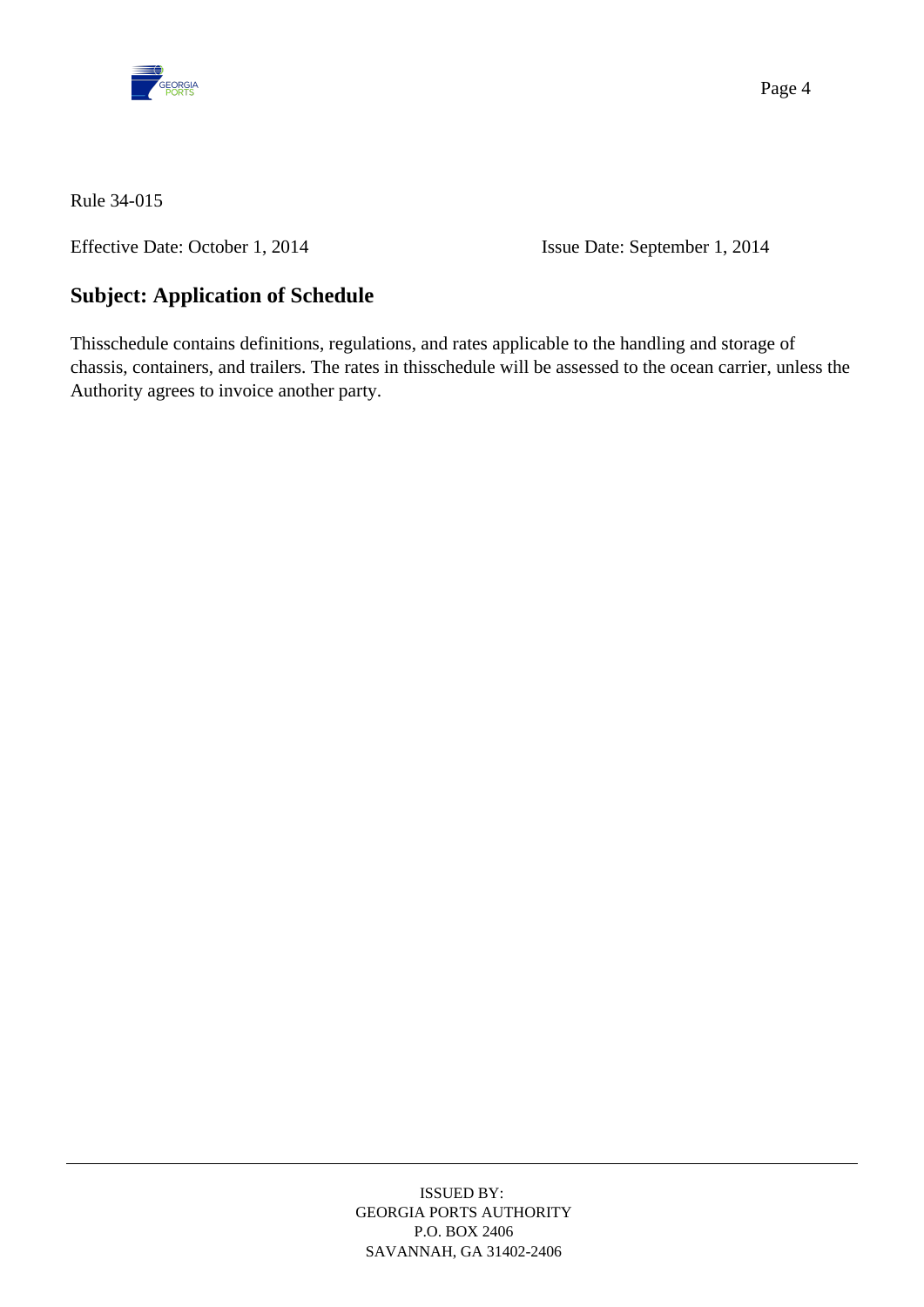

Effective Date: October 1, 2014 Issue Date: September 1, 2014

## **Subject: Chassis Rental**

Chassis are available at the Georgia Ports Authority's Garden City Terminal. Arrangements for leasing must be between the chassis lessor and the steamship line. Chassis will be subject to gate and drayage charges.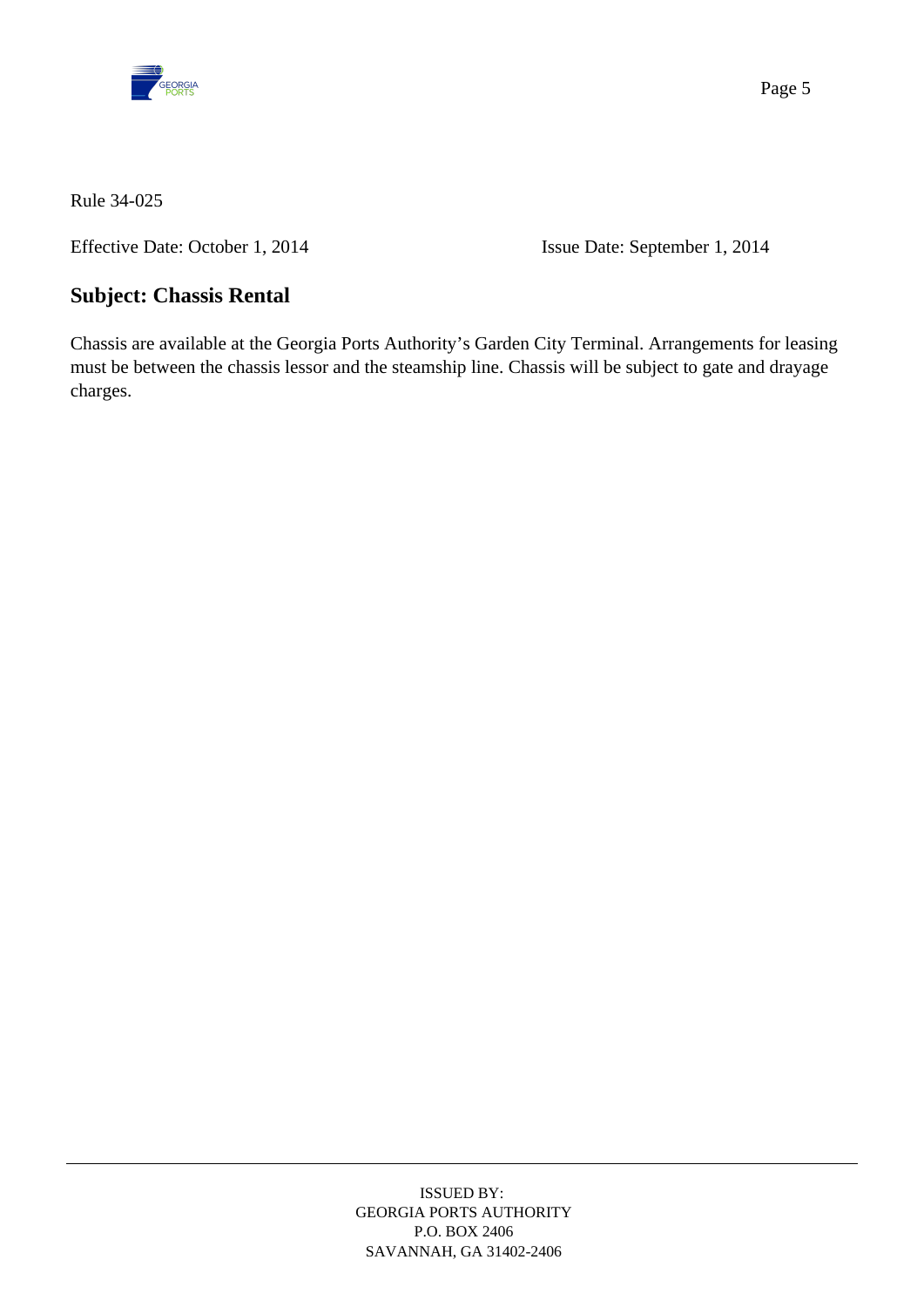

Effective Date: October 1, 2021 Issue Date: July 30, 2021

# **Subject: Free Time (Mason ICTF)**

Containers will be granted the following free time, beginning with the first 12:01 AM after being unloaded:

#### *International Containers* (as defined herein)

Provided the ocean carrier has scheduled through GPA's NAVIS container management system prior to arrival at the ICTF

**Import** – Seven (7) consecutive calendar days

**Export –** Nine (9) consecutive calendar days

**Note:** An export rail arrival that is out-gated for fumigation and will return to the Authority to load a vessel will receive three (3) consecutive calendar days of free time.

**Out of Gauge (Import and Export)**– Five (5) consecutive calendar days

**Chassis** – Three (3) consecutive calendar days

**Exception** – All other containers received by the Authority, including but not limited to containers stuffed (loaded) by the Authority at the request of a cargo account, which are out-gated and ultimately exported via terminals other than the Authority's Garden City Terminal or Ocean Terminal shall be granted no free time other than the day of receipt.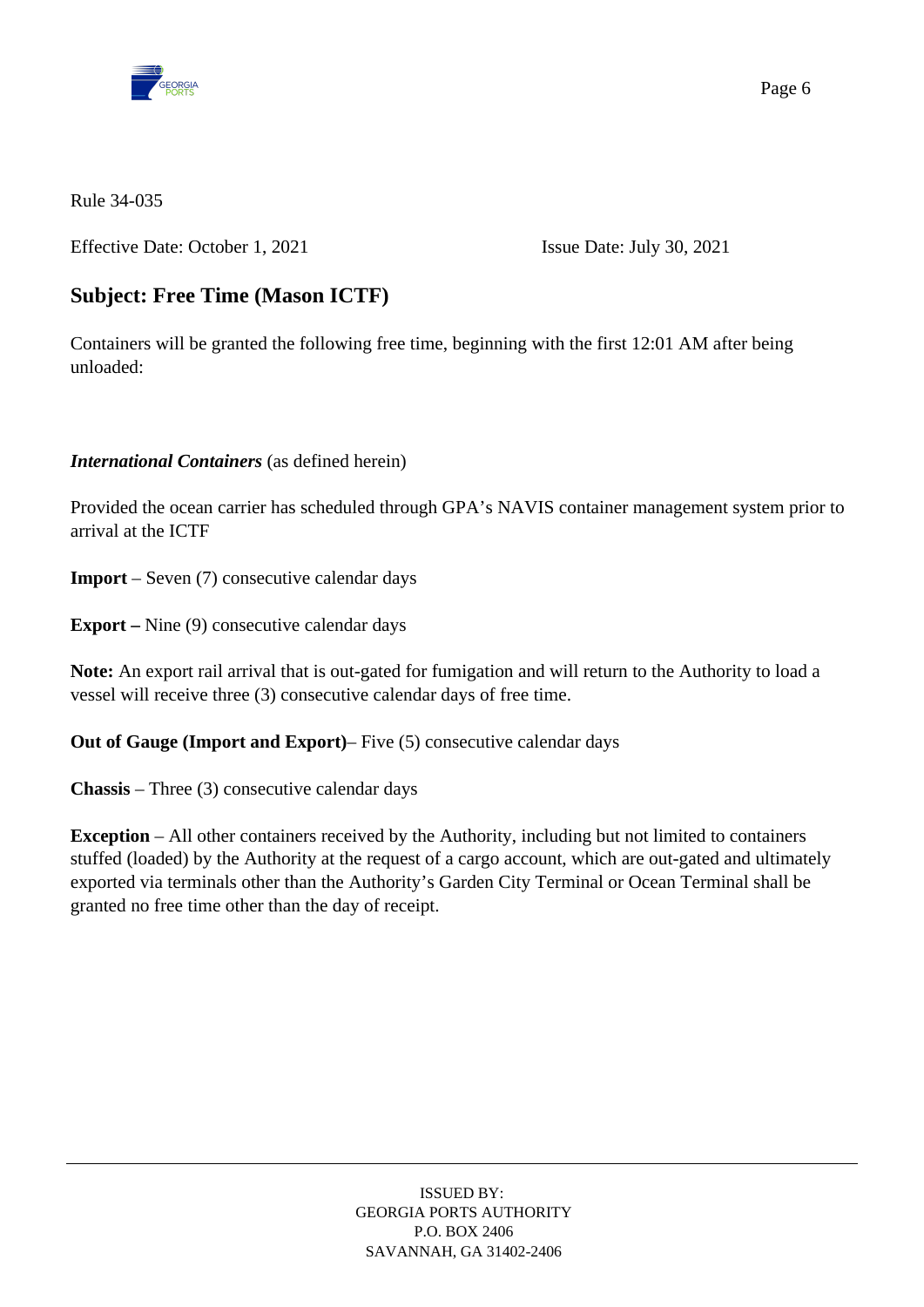

Effective Date: October 1, 2014 Issue Date: September 1, 2014

## **Subject: Holidays**

When reference is made in this scheduleto "holidays", it means the following days:

- New Year's Day
- Christmas Day
- July 4th
- Labor Day (First Monday in September)

In the event the holiday falls on Saturday, the preceding Friday shall be observed. If it falls on Sunday, then the following Monday shall be observed.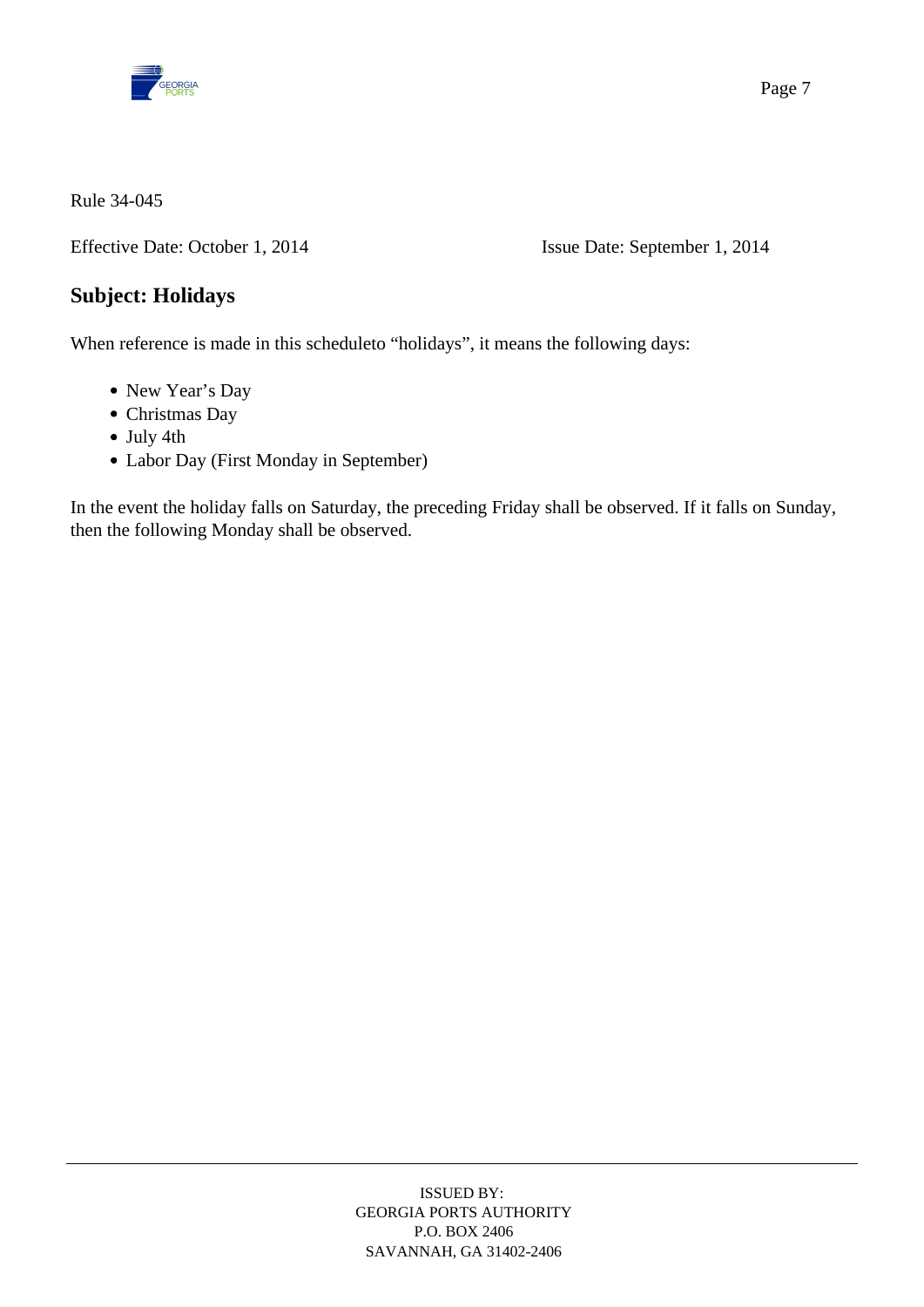

Effective Date: October 1, 2014 Issue Date: September 1, 2014

# **Subject: Maintenance and Repair of Chassis and Containers**

*International Containers* – Maintenance can be performed on international containers and/or trailers after movement and interchange of equipment to the GPA Container Facility.

*Domestic/Landbridge Containers* – Maintenance services are available from various companies who have made prior arrangement with GPA for the provision of maintenance services at the ICTF.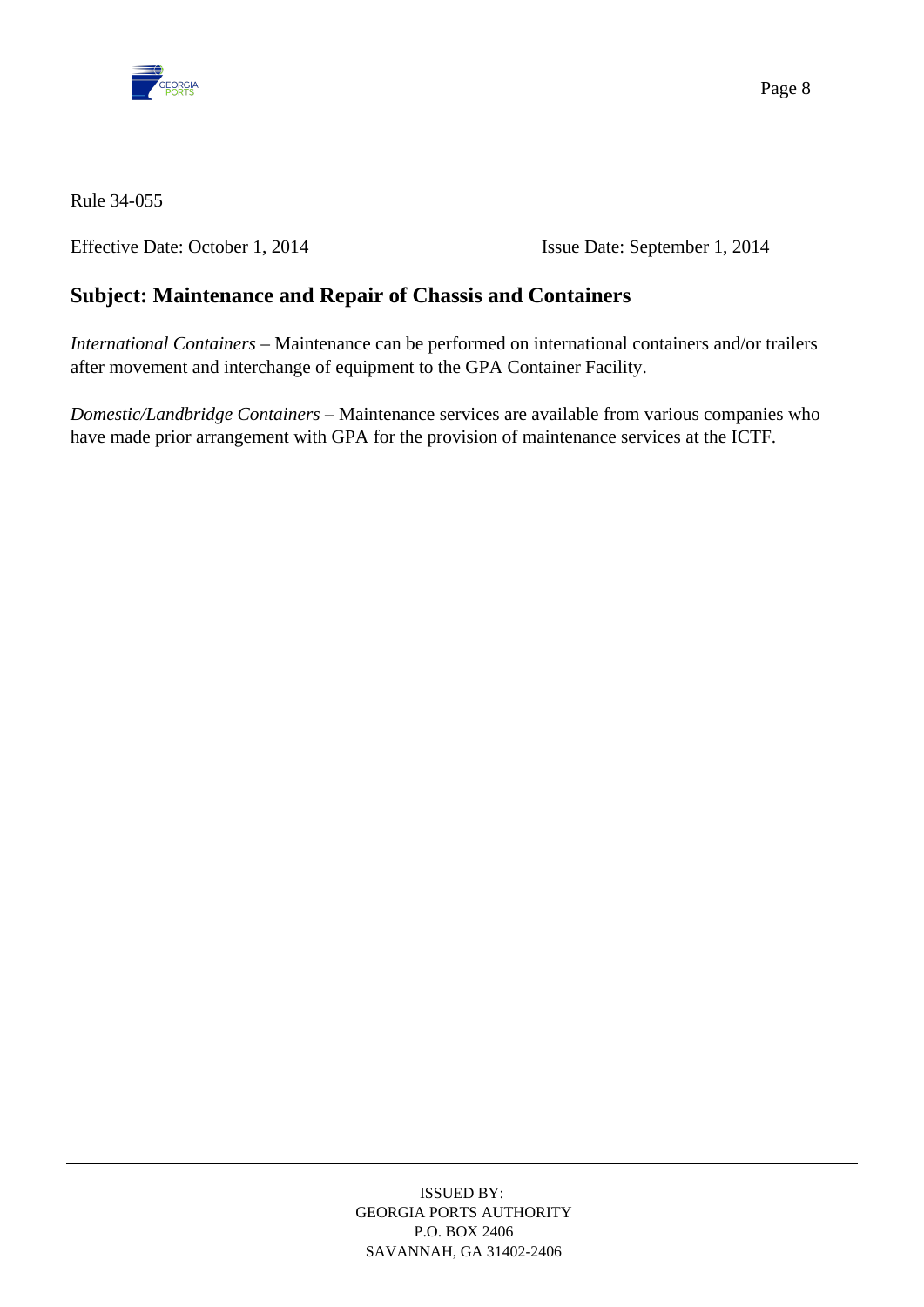

Effective Date: December 1, 2015 Issue Date: November 1, 2015

## **Subject: Outgating of Non-Vessel Containers**

During normal working hours, the outgating of domestic / landbridged containers, as defined inRule 34-100 of this schedule, requires no advance notice of intent by a carrier. However, outgating on weekends requires prior notice, as the ICTF gate will be open only during the hour between 0900 and 1000. Thus any carrier wanting to pick-up such containers on either a Saturday or Sunday, must give written notice no later thank 4:00 PM the preceding Friday to the ICTF management by either fax (912-964-3833) or email ([intermodaloperations@gaports.com](mailto:intermodaloperations@gaports.com)). Information to be included is as follows:

Container  $# (s)$  to be outgated Day and approximate time of Pick-up Contact person Payment method, if not previously arranged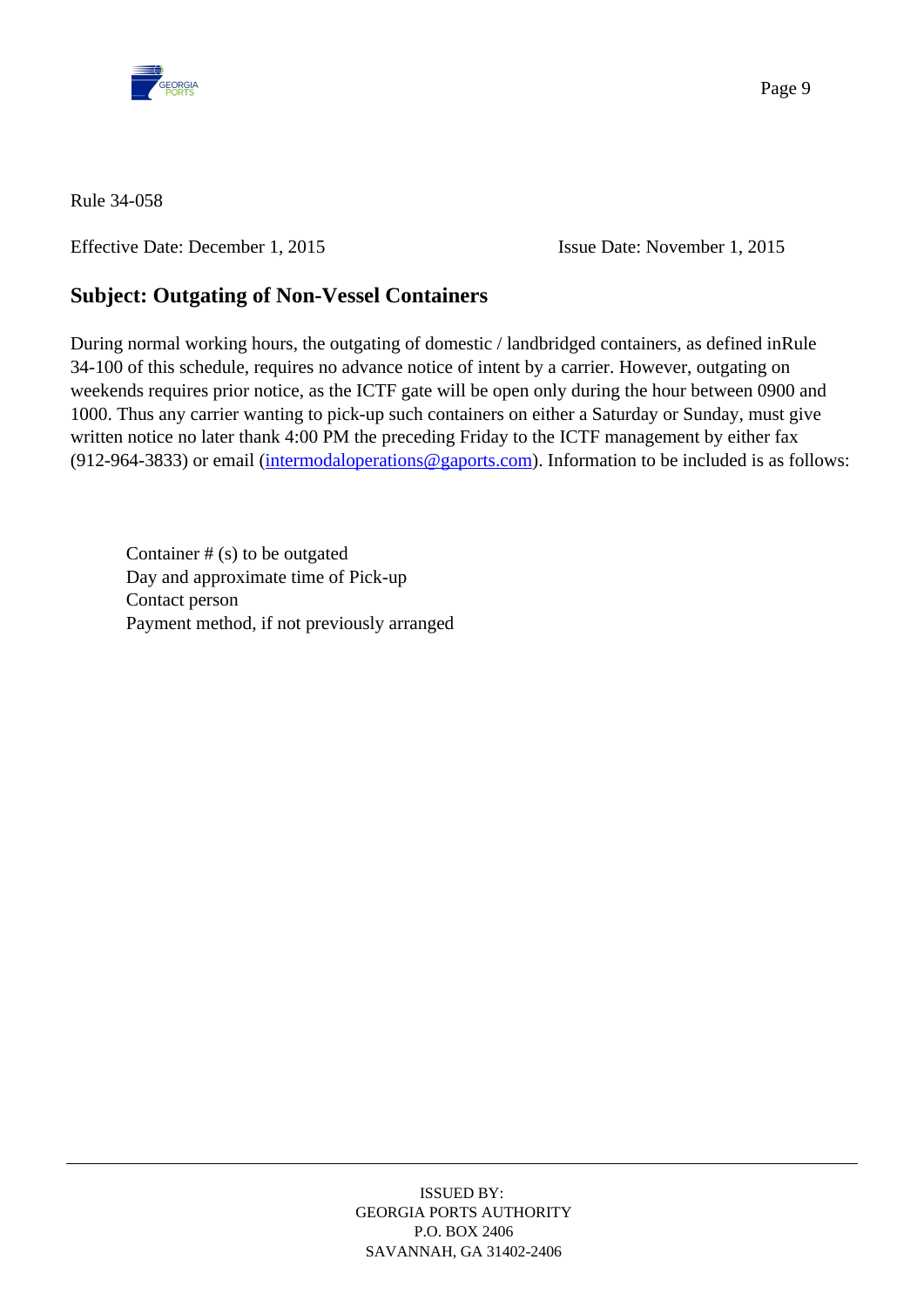

Effective Date: October 1, 2014 Issue Date: September 1, 2014

# **Subject: Payments of Charges**

Charges for supplemental lifts, chassis storage, or container storage must be paid prior to being outgated. Payment may be made in the form of cashier's check, COMCHEK, credit card (MasterCard or Visa), debit card, or money order unless other satisfactory arrangements have been made with the terminal operator prior to out-gating.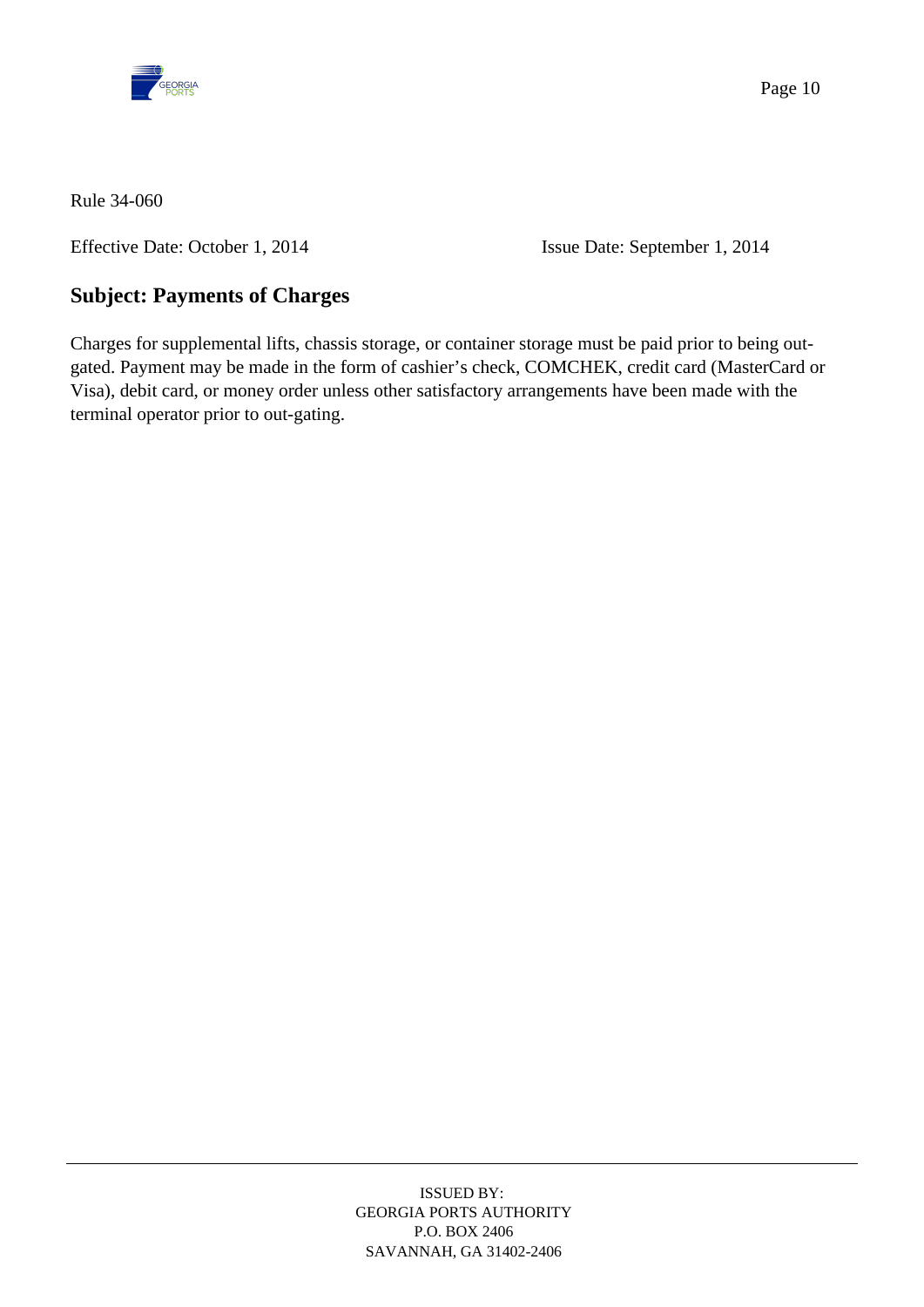

Effective Date: October 1, 2014 Issue Date: September 1, 2014

# **Subject: Working Hours**

The recognized working hours of the ICTF shall be from 8:00 AM to 12:00 Noon and 1:00 PM to 5:00 PM, Monday through Friday, holidays excepted, as well as Saturdays and Sundaysfrom 8:00 am to 9:00 am with prior notification. However, intermodal rail services may be provided, at the Authority's option, on a 24 hour, 7 day a week basis, if train arrivals and container volumes dictate. If the Authority chooses to provide said service, ocean carriers are required to participate.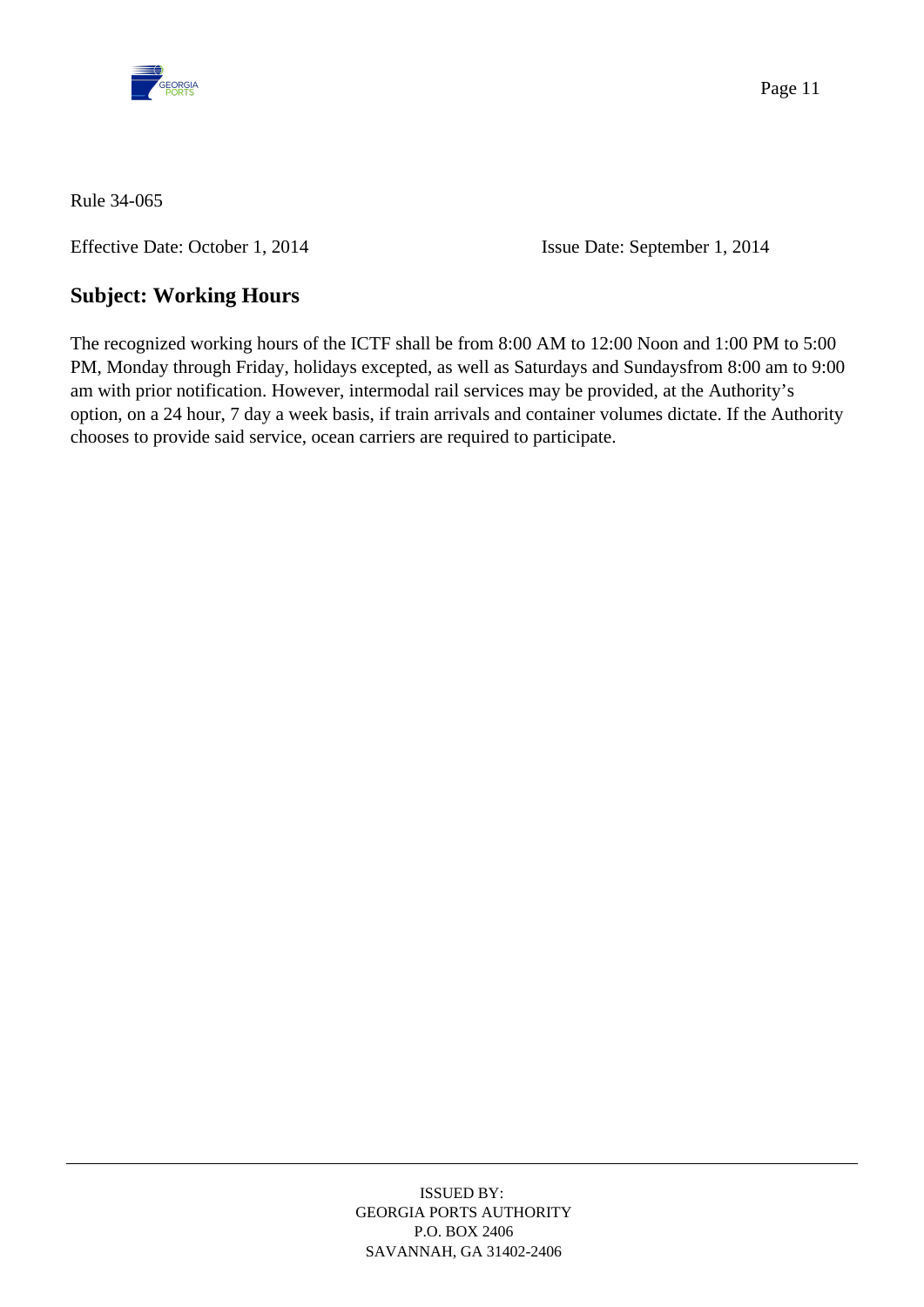

Effective Date: October 1, 2015 Issue Date: September 1, 2015

## **Subject: Definitions**

#### **CHASSIS**

A wheeled device specifically designed to be attached to the under-frame of a container by means of ISO corner fittings for the express purpose of road transport.

#### **CONTAINER**

A piece of equipment measuring from 20 to 53 feet in length, designed for the transport of goods. It must be fitted with ISO corner fittings so as to be lifted from or mounted on a chassis or railcar.

## **EARLY RAIL ARRIVAL**

A charge assessed against any loaded export container received via rail carrier, which arrives outside thenine (9) day arrival window (see Authority's MTO Schedule 5-A, Rule 34-475).

#### **FREE TIME**

Specified period of time during which a chassis or container may occupy space at the ICTF without incurring storage charges.

#### **INTERNATIONAL CONTAINER**

A container that has had or will have a prior or subsequent waterborne move via the Authority's Garden City Terminal or Ocean Terminal.

#### **INITIAL LIFT**

The first lift of a container or trailer to, or from, the railcar.

#### **LIFT**

The placement of a container or trailer onto, or off of, a railcar, chassis, or storage stack.

#### **LINE**

Ocean carrier providing the water transportation service for an international or landbridge container movement.

#### **NON-VESSEL CONTAINER**

Any container which has not had or will not have an immediate or prior subsequent vessel move via the Authority's terminals in the Port of Savannah, namely either Garden City Terminal or Ocean Terminal.

> ISSUED BY: GEORGIA PORTS AUTHORITY P.O. BOX 2406 SAVANNAH, GA 31402-2406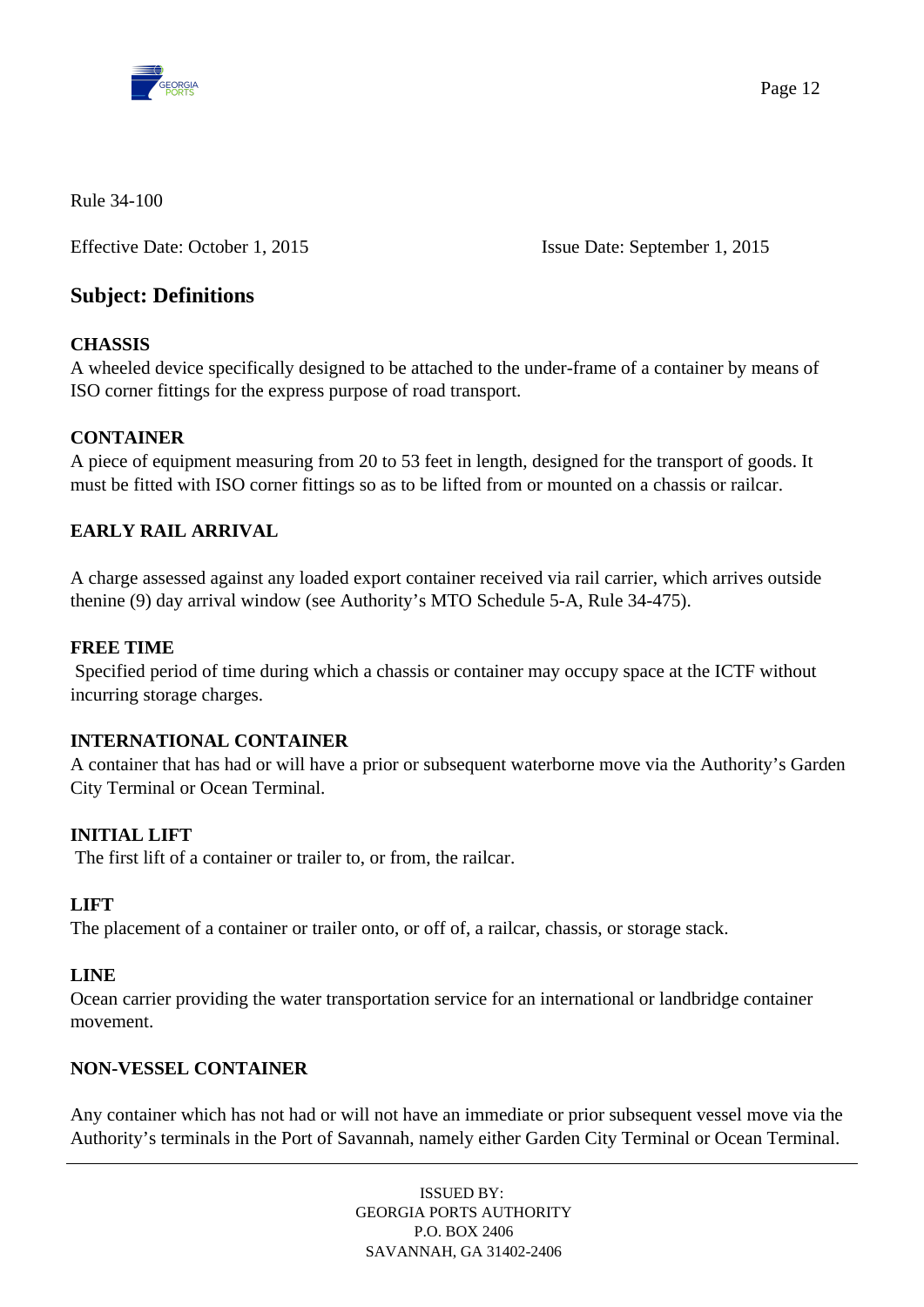

More specifically as follows:

 *Domestic* – A container that has both an origin and destination with the United States, and which has transited Authority terminals in the Port of Savannah, but never with the intent of loading a vessel.

*Landbridged* – A container that has either been imported or will be exported via a terminal other than those of the Authority in the Port of Savannah.

Inclusive among these containers are those which are stuffed (loaded) by the Authority, but which are exportedvia some other terminal.

#### **NOTIFY PARTY**

Entity or person so identified on the railroad waybill to be informed of container availability.

#### **STORAGE CHARGES**

Charges that are associated with the period of time a chassis or container is on the ICTF beyond the allowable free time.

#### **SUPPLEMENTAL LIFT**

A charge assessed against any loaded export container received via rail carrier without proper pre-advice information (see the Authority's MTO Schedule No. 5-A, Rule 34-489) or received outside the sevenday window (see the Authority's MTO Schedule 5-A, Rule 34-475)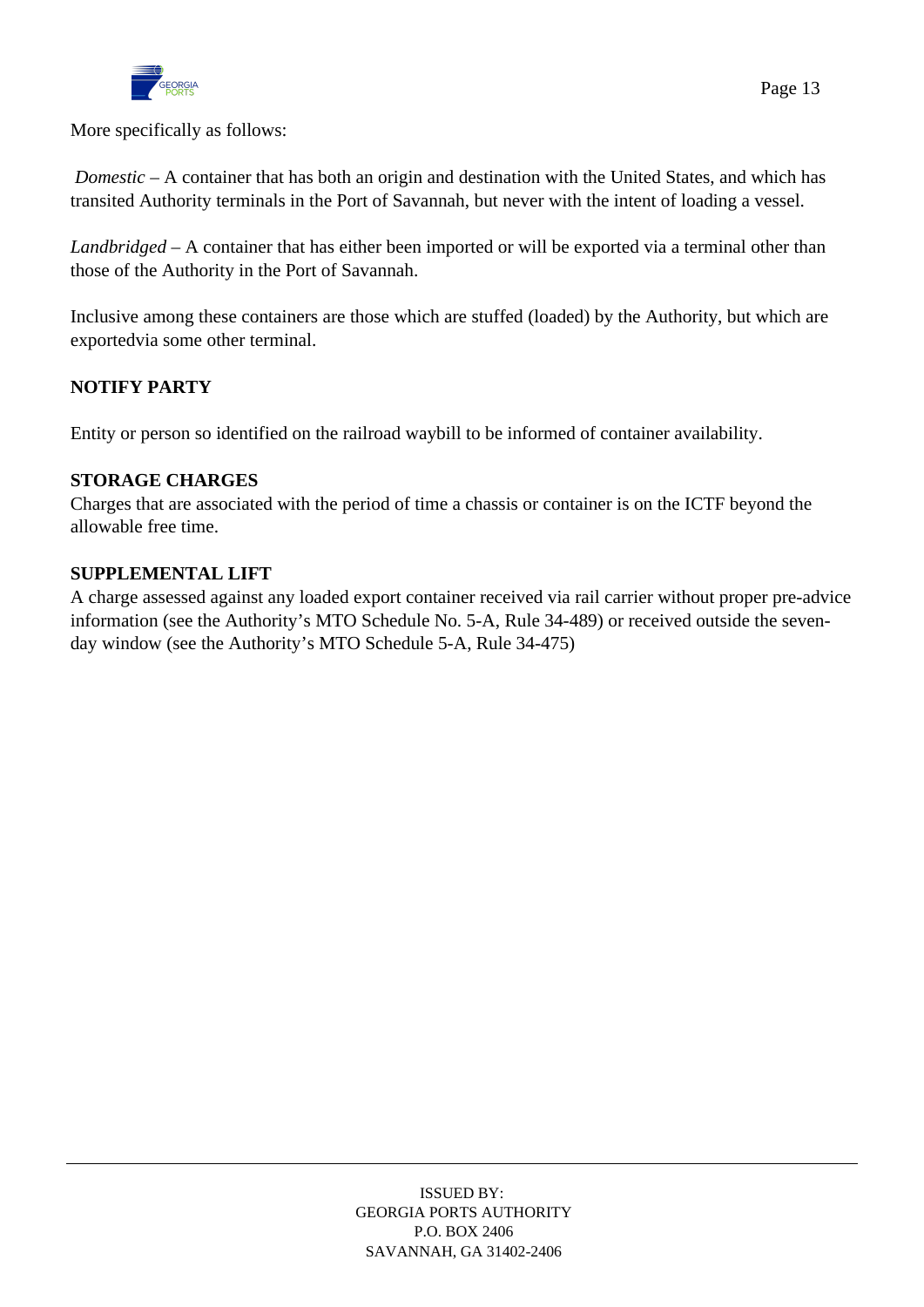

Effective Date: October 1, 2014 Issue Date: September 1, 2014

# **Subject: Reference Marks**

| $(A)$ Addition                                                                     |
|------------------------------------------------------------------------------------|
| (C) Change in wording, resulting in neither an increase nor a reduction in charges |
| $(D)$ Decrease                                                                     |
| $(I)$ Increase                                                                     |
| (NC) No Change                                                                     |
| $(R)$ Reduction                                                                    |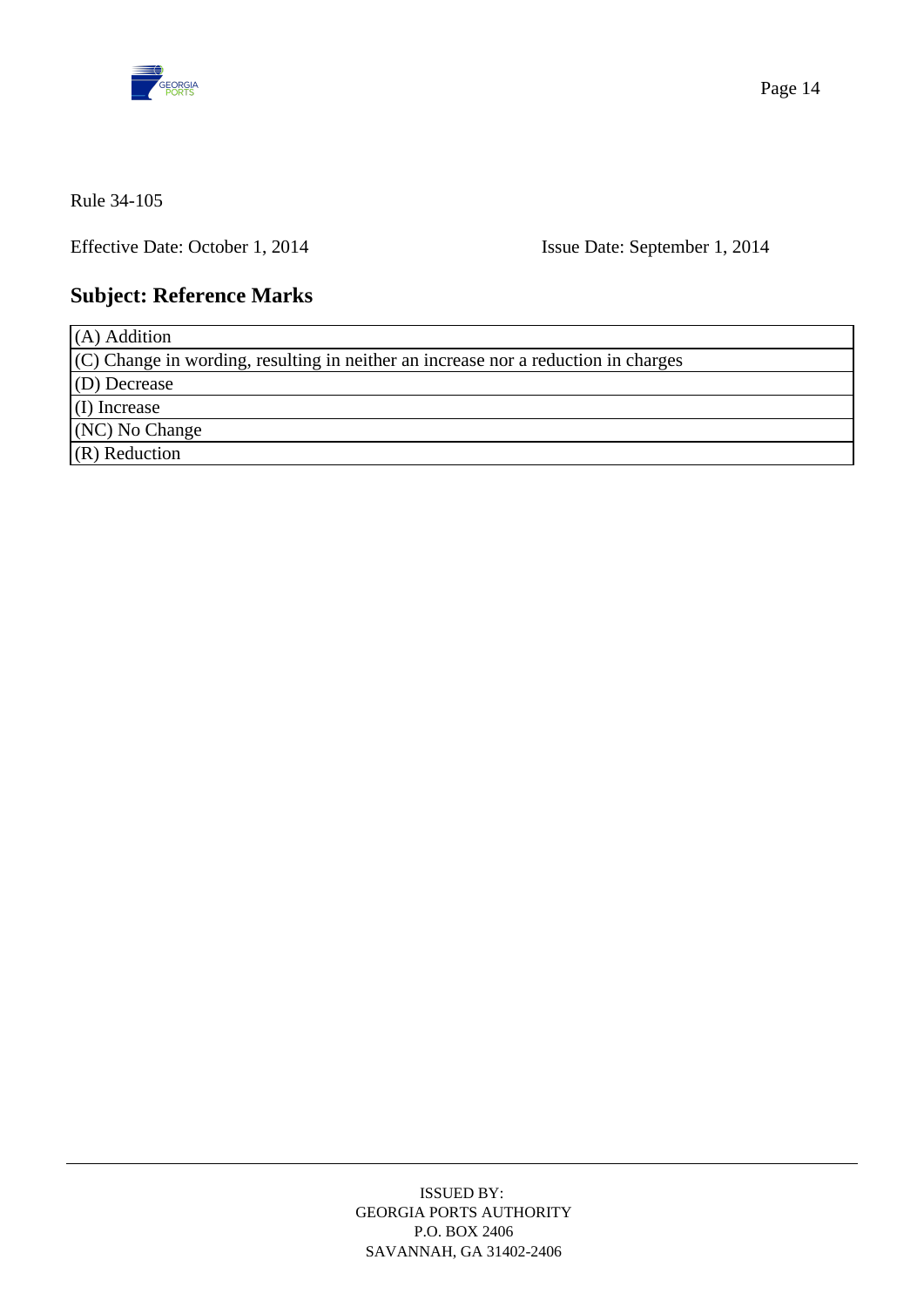

Effective Date: October 1, 2020 Issue Date: July 31, 2020

# **Subject: Lift Charge**

| Initial Lift to, or from, Railcar | No Charge    |
|-----------------------------------|--------------|
|                                   |              |
| Supplemental Lifts                | \$80.00 each |
|                                   |              |
| Other Authorized/Required Lifts   | \$80.00 each |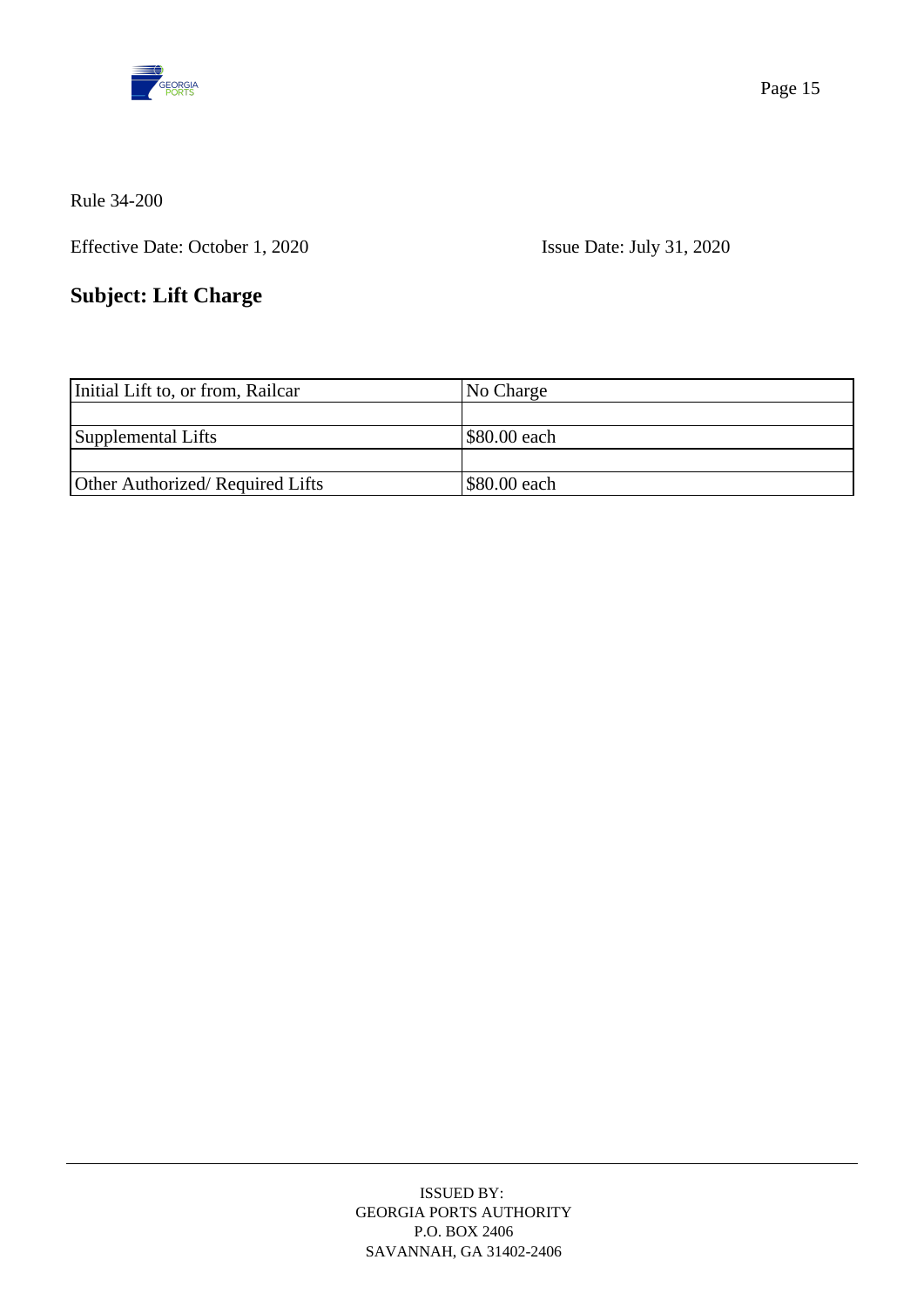

Effective Date: October 1, 2020 Issue Date: July 31, 2020

# **Subject: Early Rail Arrival**

Per Container \$80.00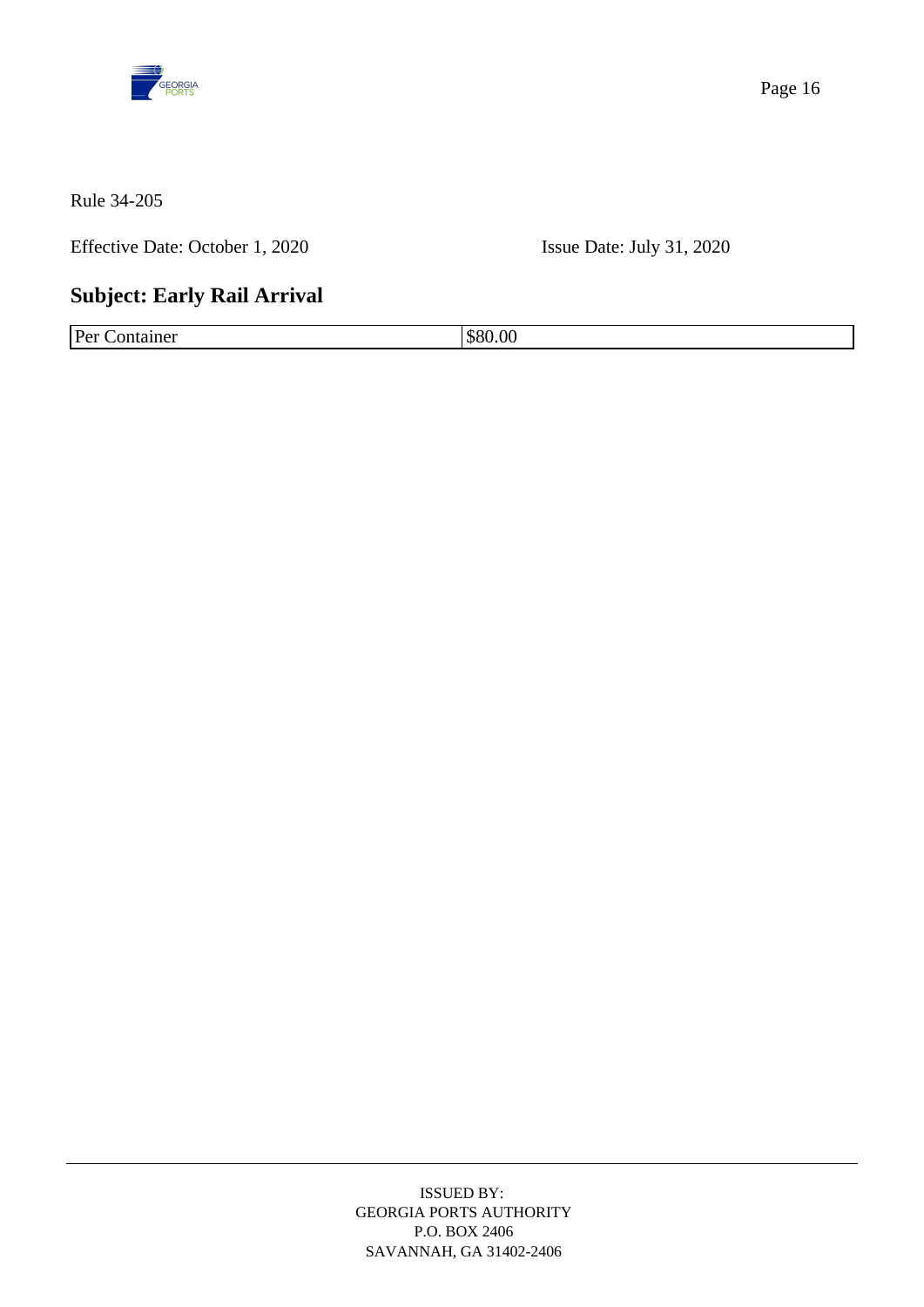

Effective Date: October 1, 2021 Issue Date: July 30, 2021

## **Subject: Facility Storage (International Container)**

(International Containers as defined herein)

## **After Free Time Expires (See Rule 34-035)**

| Days 1-3, per TEU, per day   | \$15.00            |
|------------------------------|--------------------|
| Days 4-6, per TEU, per day   | \$28.00            |
| Days 7-20, per TEU, per day  | $\frac{$41.00}{ }$ |
| Each Additional Day, per TEU | \$82.00            |
|                              |                    |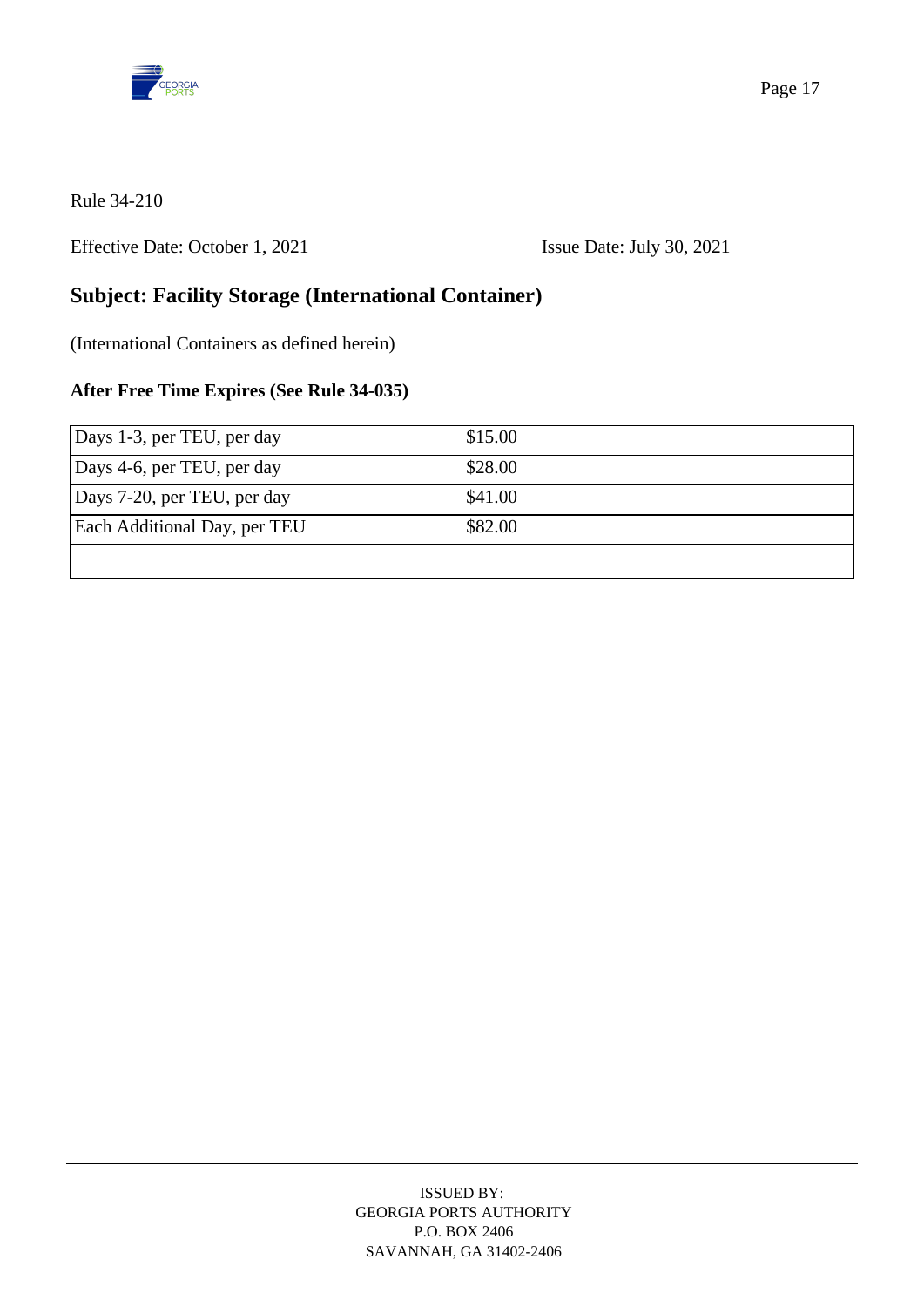

Effective Date: October 1, 2019 Issue Date: August 1, 2019

## **Subject: Facility Storage (Chassis or Bundled Chassis at ICTF)**

## **CHASIS OR BUNDLED CHASIS RATE**

After Free Time Expires (see Rule 34-035) \$106.00, per chassis or bundled chassis per day